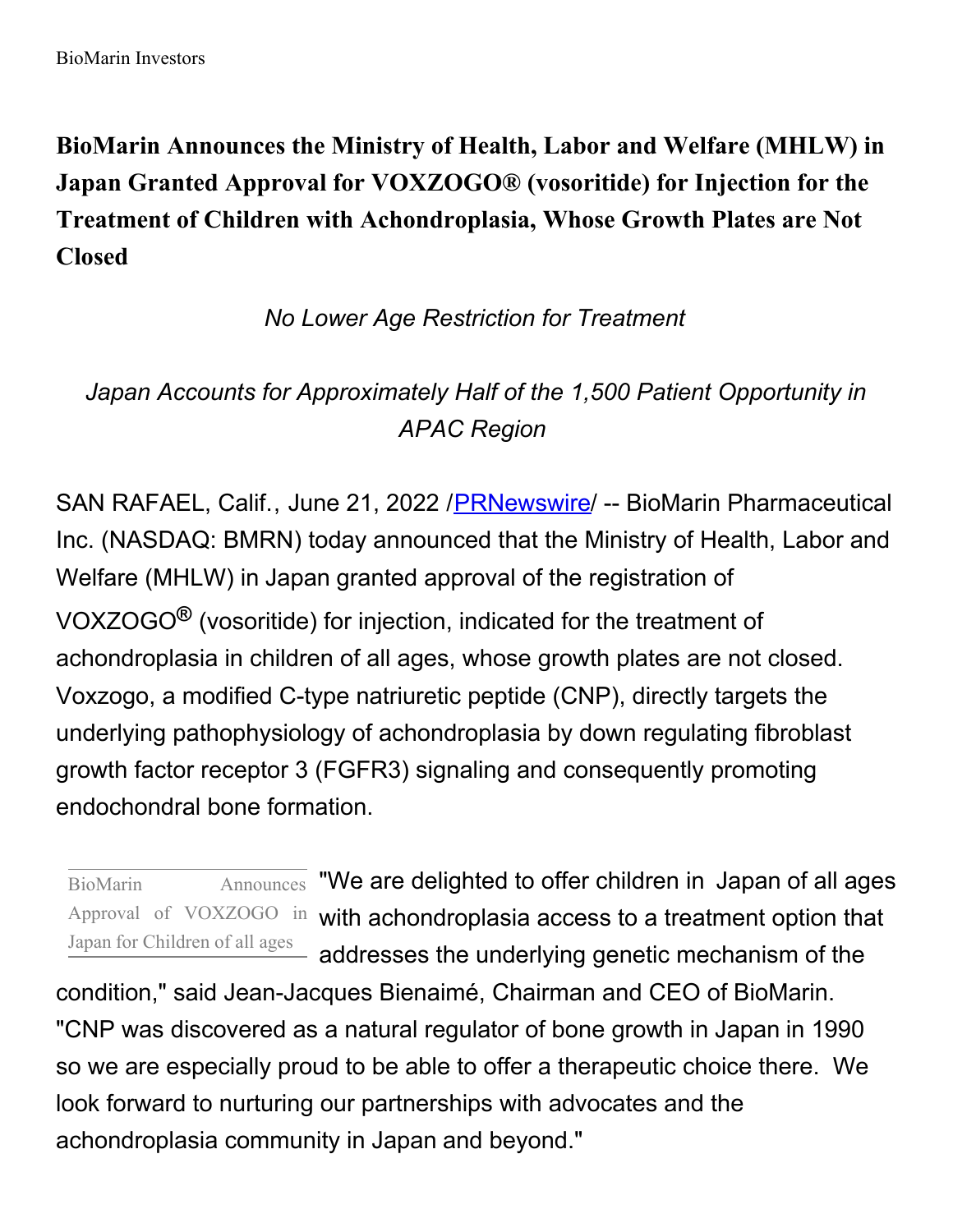The MHLW in Japan based its decision on the outcomes of a global Phase 3 randomized, double-blind, placebo-controlled study evaluating the efficacy and safety of Voxzogo and the long-term extension of this Phase 3 study as well as data from patients participating in a Phase 2 randomized, double-Blind, placebo-controlled clinical trial evaluating the safety and efficacy of Voxzogo in infants and young children with achondroplasia, age 0 to < 60 months.

In 2021, Voxzogo received approvals in the United States, Europe and Brazil.

### **About Achondroplasia**

Achondroplasia, the most common form of skeletal dysplasia leading to disproportionate short stature, is characterized by slowing of endochondral bone growth, which results in disproportionate short stature and disordered architecture in the long bones, spine, face and base of the skull. This condition is caused by a gain of function mutation in the fibroblast growth factor receptor 3 gene (*FGFR3*), a negative regulator of bone growth. More than 80% of children with achondroplasia have parents of average stature and have the condition as the result of a spontaneous change in the gene.

Around 25% of individuals living with achondroplasia have open growth plates. The worldwide incidence rate of achondroplasia is about one in 25,000 live births.

### **VOXZOGO Safety**

Safety and efficacy of Voxzogo in patients with achondroplasia were assessed in one 52–week, multi–center, randomized, double–blind, placebo–controlled, Phase 3 study. Transient decreases in blood pressure have been observed with Voxzogo. In the clinical study, 8 (13%) of 60 patients treated with Voxzogo had a total of 11 events of transient decreases in blood pressure compared to 3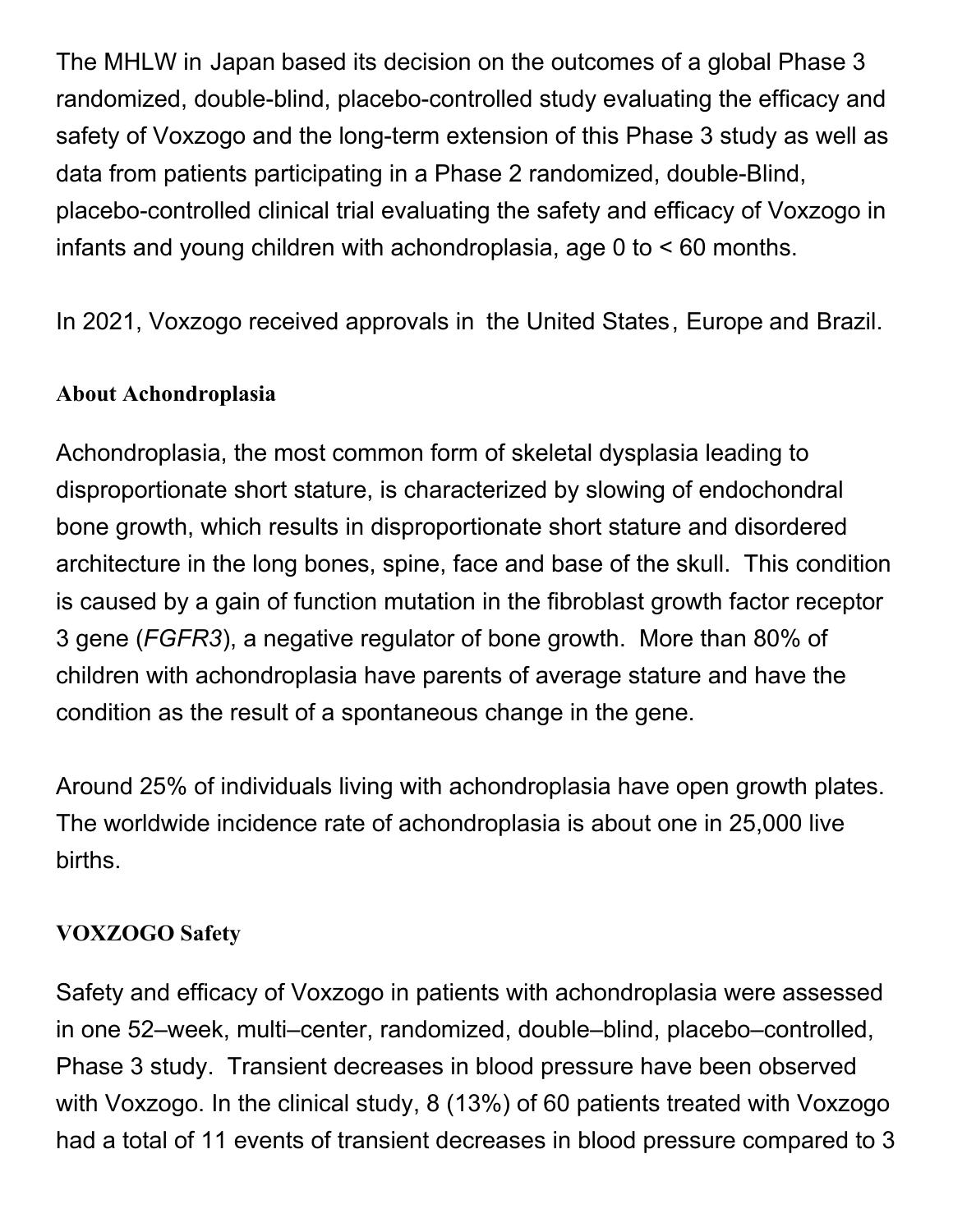(5%) of 61 patients on placebo, over a 52-week treatment period. Patients with significant cardiac or vascular disease or on anti-hypertensive medicine were excluded from the trial. To reduce the risk of a decrease in blood pressure and associated symptoms (dizziness, fatigue and/or nausea), patients should be well hydrated and have adequate food intake prior to administration.

The most common adverse reactions, occurring in greater than or equal to 5% of patients treated with Voxzogo and at a percentage greater than placebo in the Phase 3 study are injection site reactions (including redness, itching, swelling, bruising, rash, hives, pain), vomiting, joint pain, decreased blood pressure, gastroenteritis, diarrhea, dizziness, ear pain, influenza, fatigue, seasonal allergy, and dry skin.

## **U.S. VOXZOGO Indication**

In the United States, VOXZOGO is a prescription medicine used to increase linear growth in children with achondroplasia who are 5 years of age and older with open growth plates (epiphyses). VOXZOGO is approved under accelerated approval based on an improvement in annualized growth velocity. Continued approval may be contingent upon verification and description of clinical benefit in confirmatory trials.

#### **About BioMarin**

BioMarin is a global biotechnology company that develops and commercializes innovative therapies for patients with serious and life-threatening rare genetic diseases. The company's portfolio consists of seven commercialized products and multiple clinical and pre-clinical product candidates. For additional information, please visit [www.biomarin.com](https://c212.net/c/link/?t=0&l=en&o=3573289-1&h=1779723413&u=https%3A%2F%2Fc212.net%2Fc%2Flink%2F%3Ft%3D0%26l%3Den%26o%3D3365718-1%26h%3D1194261284%26u%3Dhttp%253A%252F%252Fwww.biomarin.com%252F%26a%3Dwww.biomarin.com&a=www.biomarin.com). Information on such website is not incorporated by reference into this press release.

#### **Forward-Looking Statements**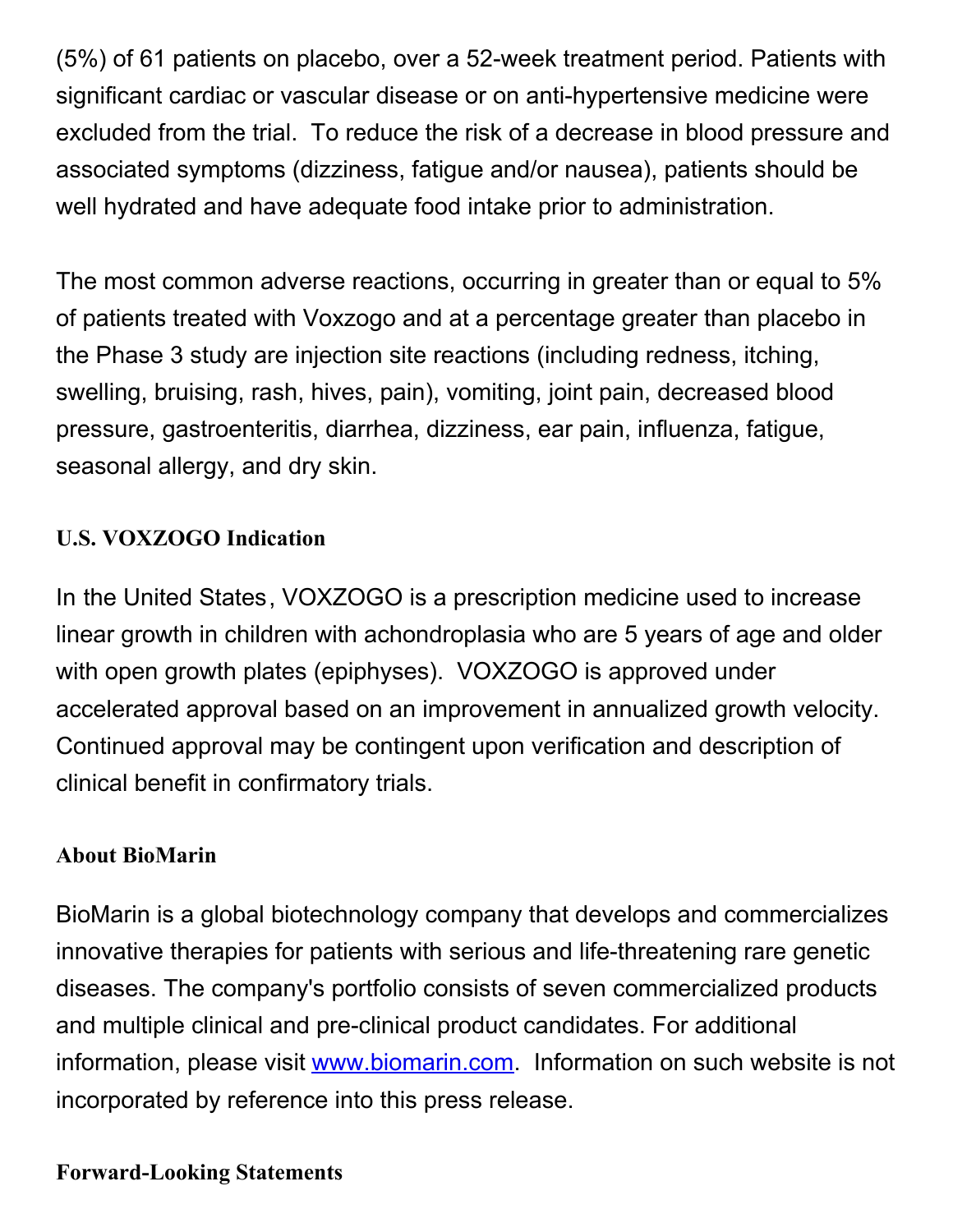This press release contains forward-looking statements about the business prospects of BioMarin Pharmaceutical Inc. (BioMarin), including, without limitation, statements about: BioMarin's VOXZOGO development program generally, the potential market size in Japan, and APAC, and that the continued approval for this indication in the U.S. may be contingent upon the verification and description of clinical benefit in confirmatory studies. These forward-looking statements are predictions and involve risks and uncertainties such that actual results may differ materially from these statements. These risks and uncertainties include, among others: the results and timing of ongoing and possible future clinical trials of VOXZOGO; our ability to successfully manufacture Voxzogo; the content and timing of decisions by the U.S. Food and Drug Administration, the European Commission and other regulatory authorities concerning Voxzogo; the actual size of the Japanese market for VOXZOGO and those factors detailed in BioMarin's filings with the Securities and Exchange Commission (SEC), including, without limitation, the factors contained under the caption "Risk Factors" in BioMarin's Quarterly Report on Form 10-Q for the quarter ended March 31, 2022 as such factors may be updated by any subsequent reports. Stockholders are urged not to place undue reliance on forward-looking statements, which speak only as of the date hereof. BioMarin is under no obligation, and expressly disclaims any obligation to update or alter any forward-looking statement, whether as a result of new information, future events or otherwise.

BioMarin<sup>®</sup> is a registered trademark and VOXZOGO<sup>®</sup> is a registered trademark of BioMarin Pharmaceutical Inc.

Contacts:

Investors Media